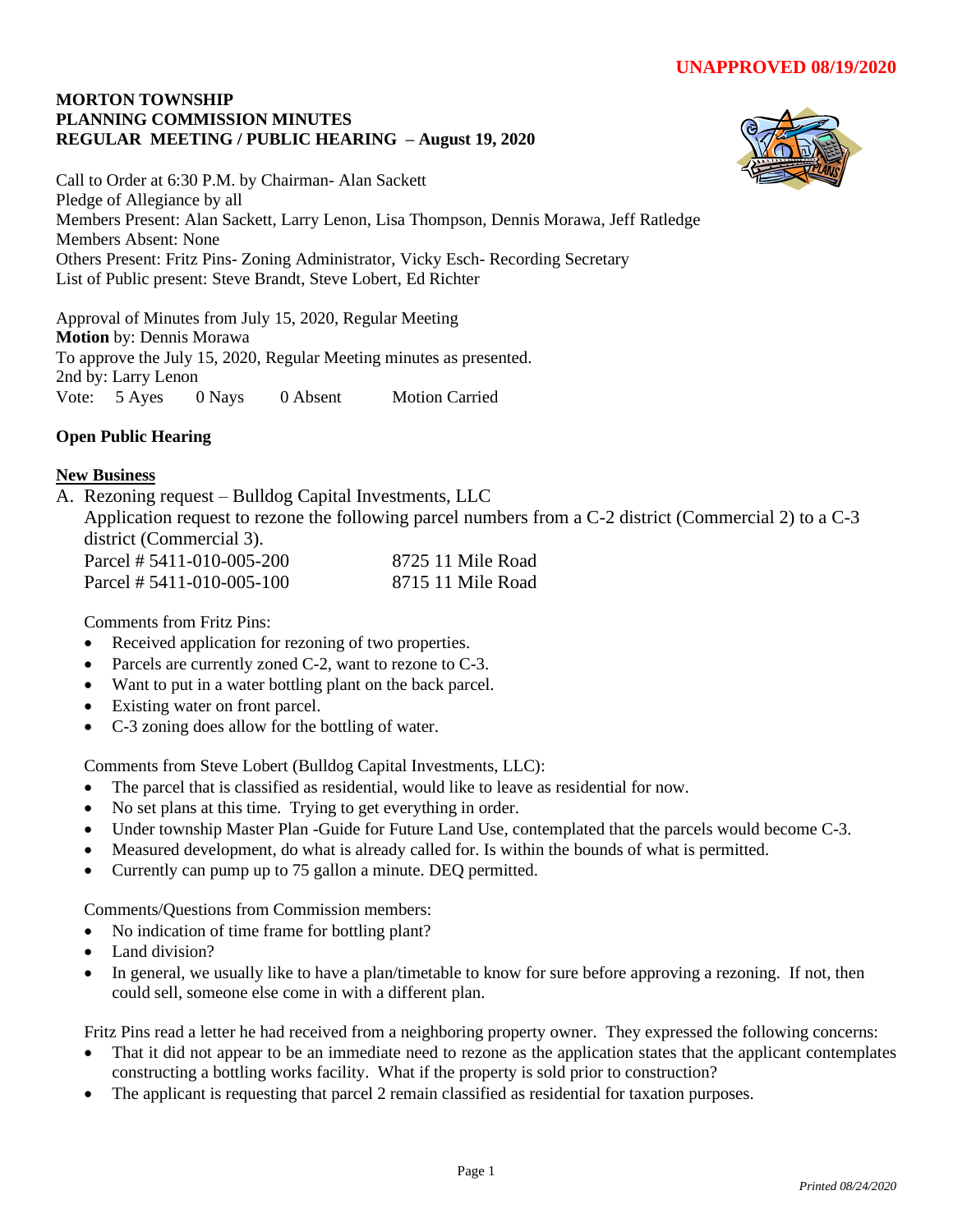### **Close Public Hearing**

Discussion points on the rezoning request by the commission members:

- Big concern no site plan. Usually when come with request, have a specific plan and time frame. How many years down the road? Could possibly sell. Would feel a lot better if there had been some plans.
- How much water would they be pumping out with the bottling plant.
- It would be nice to have a paper trail. Land division how many parcels. Plan to show where building would be.

Steve Lobert responded that this was the first step. That the request for rezoning is consistent with the Master Plan.

# **Motion** by: Dennis Morawa To recommend to the Morton Township Board of Trustees to approve the request to rezone the following parcel numbers from a C-2 district to a C-3 district: Parcel #5411-010-005-200 located at 8725 11 Mile Road & 5411-010- 005-100 located at 8715 11 Mile Road. 2nd by: Lisa Thompson Roll Call Vote:

Lisa Thompson – Aye; Dennis Morawa – Aye; Larry Lenon – Nay; Jeff Ratledge – Aye; Alan Sackett - Aye 4 Ayes 1 Nays 0 Absent Motion Carried

Steve Lobert thanked the commission members for their consideration of the request for rezoning and that they had brought up a lot of good points.

### B. Pump House Ordinance

Fritz Pins commented that he had received a call questioning if there was any ordinance/permit requirement to cover a pump used to irrigate their lawn. The commission members agreed that Fritz should look into it further and bring his findings back to the next meeting.

#### **Old Business** - None

Reports – Building Department (Fritz Pins)

- Only 5 building permits issued last month.
- Receiving a lot of phone calls with zoning questions and dealing with complaints.

Reports – Board of Trustees (Jeff Ratledge)

- Gypsy moths: conversation with Tri-Lakes and School Section Lake. Yo attended a meeting at Green Twp. regarding them. Should be a county wide effort, not just township.
- Township sold lot #7 in the Business Park to the same owners of the RV business. Their intent is to potentially sell as well as repair rv's.
- Clean-up day is scheduled for Saturday, August 22.

Reports – Village of Mecosta (Larry Lenon)

- Larry will be hauling with the village truck for the cleanup day.
- Election in November will bring about big changes for the village. There will be a new president, treasurer, clerk and possibly new trustees.
- Appreciates the job that Fritz is doing in working with the village to help clean it up. Still work that needs to be done.

#### Correspondence - None